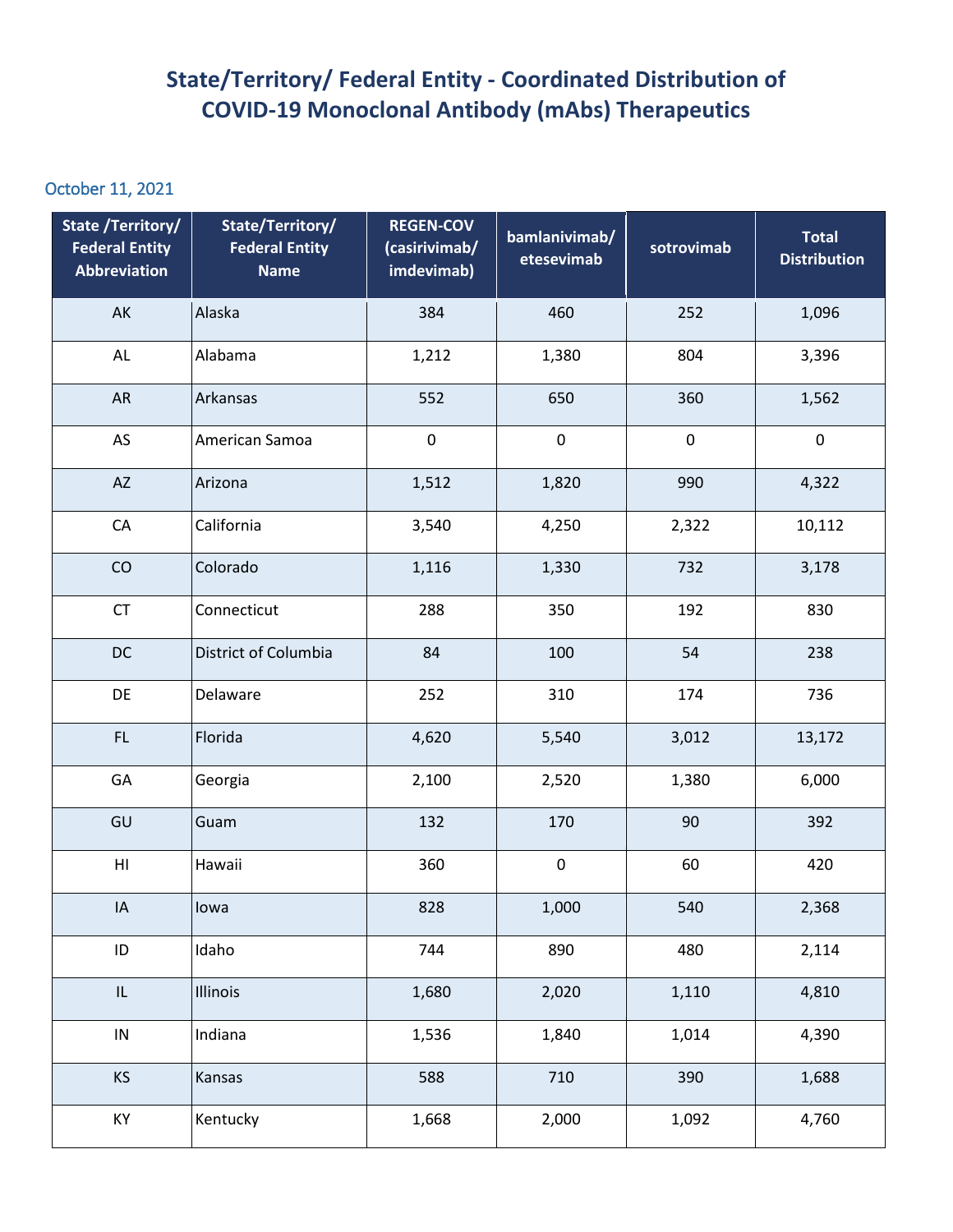| <b>State /Territory/</b><br><b>Federal Entity</b><br><b>Abbreviation</b> | State/Territory/<br><b>Federal Entity</b><br><b>Name</b> | <b>REGEN-COV</b><br>(casirivimab/<br>imdevimab) | bamlanivimab/<br>etesevimab | sotrovimab | <b>Total</b><br><b>Distribution</b> |
|--------------------------------------------------------------------------|----------------------------------------------------------|-------------------------------------------------|-----------------------------|------------|-------------------------------------|
| LA                                                                       | Louisiana                                                | 1,260                                           | 1,510                       | 834        | 3,604                               |
| MA                                                                       | Massachusetts                                            | 732                                             | 880                         | 480        | 2,092                               |
| <b>MD</b>                                                                | Maryland                                                 | 756                                             | 910                         | 492        | 2,158                               |
| ME                                                                       | Maine                                                    | 264                                             | 320                         | 174        | 758                                 |
| MI                                                                       | Michigan                                                 | 2,256                                           | 2,710                       | 1,482      | 6,448                               |
| MN                                                                       | Minnesota                                                | 1,476                                           | 1,770                       | 972        | 4,218                               |
| <b>MO</b>                                                                | Missouri                                                 | 936                                             | 1,120                       | 612        | 2,668                               |
| <b>MP</b>                                                                | Commonwealth of the<br>Northern Mariana<br>Islands       | $\pmb{0}$                                       | $\pmb{0}$                   | $\pmb{0}$  | $\pmb{0}$                           |
| <b>MS</b>                                                                | Mississippi                                              | 1,428                                           | 1,710                       | 924        | 4,062                               |
| MT                                                                       | Montana                                                  | 672                                             | 810                         | 444        | 1,926                               |
| <b>NC</b>                                                                | North Carolina                                           | 2,232                                           | 2,680                       | 1,464      | 6,376                               |
| <b>ND</b>                                                                | North Dakota                                             | 324                                             | 390                         | 210        | 924                                 |
| <b>NE</b>                                                                | Nebraska                                                 | 384                                             | 460                         | 252        | 1,096                               |
| <b>NH</b>                                                                | New Hampshire                                            | 216                                             | 270                         | 144        | 630                                 |
| NJ                                                                       | New Jersey                                               | 1,068                                           | 1,280                       | 702        | 3,050                               |
| <b>NM</b>                                                                | New Mexico                                               | 384                                             | 470                         | 252        | 1,106                               |
| <b>NV</b>                                                                | Nevada                                                   | 588                                             | 710                         | 390        | 1,688                               |
| <b>NY</b>                                                                | New York                                                 | 2,712                                           | 3,250                       | 1,782      | 7,744                               |
| OH                                                                       | Ohio                                                     | 3,456                                           | 4,140                       | 2,274      | 9,870                               |
| OK                                                                       | Oklahoma                                                 | 948                                             | 1,140                       | 624        | 2,712                               |
| OR                                                                       | Oregon                                                   | 708                                             | 850                         | 462        | 2,020                               |